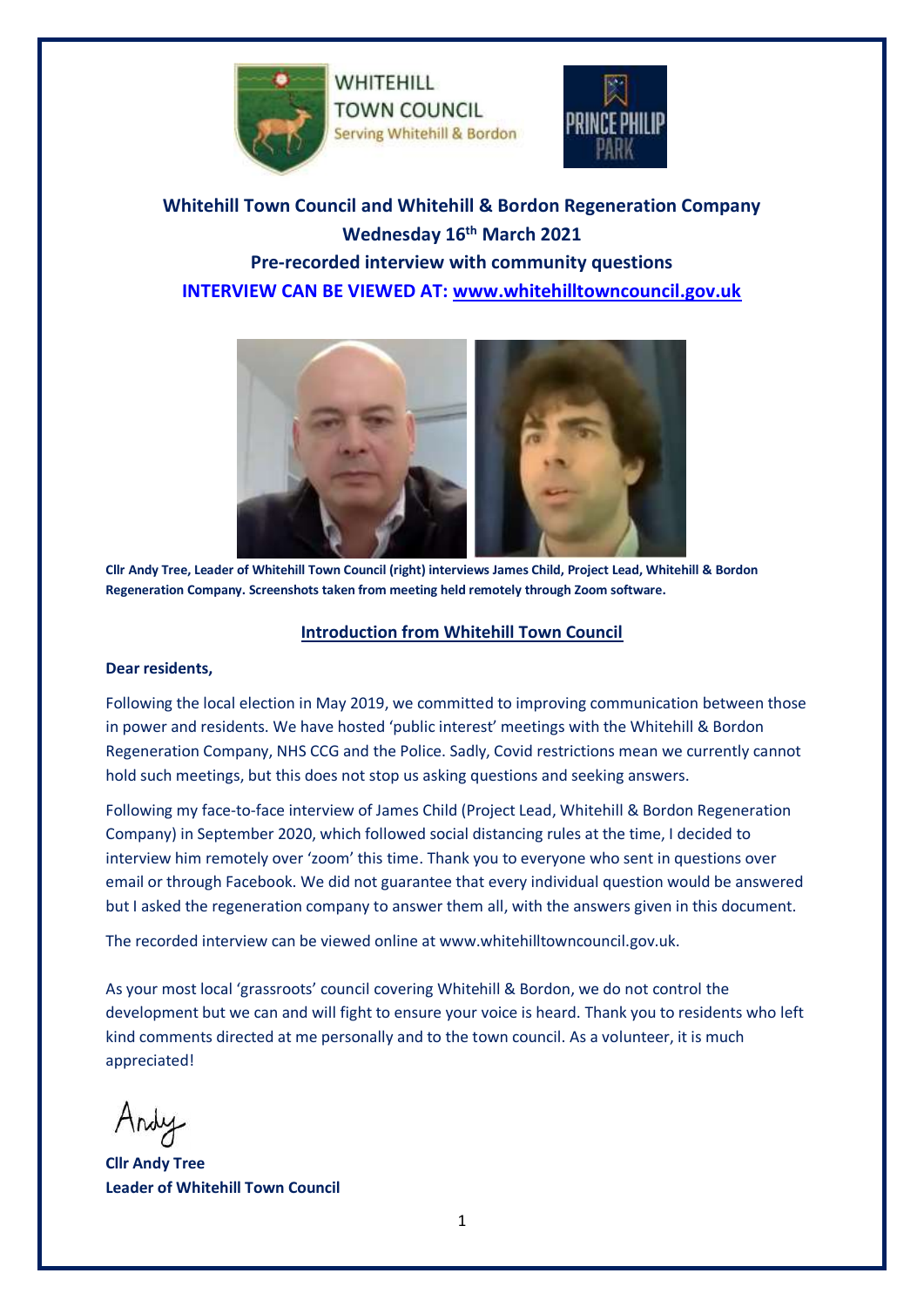#### **WHERE ARE WE NOW?**



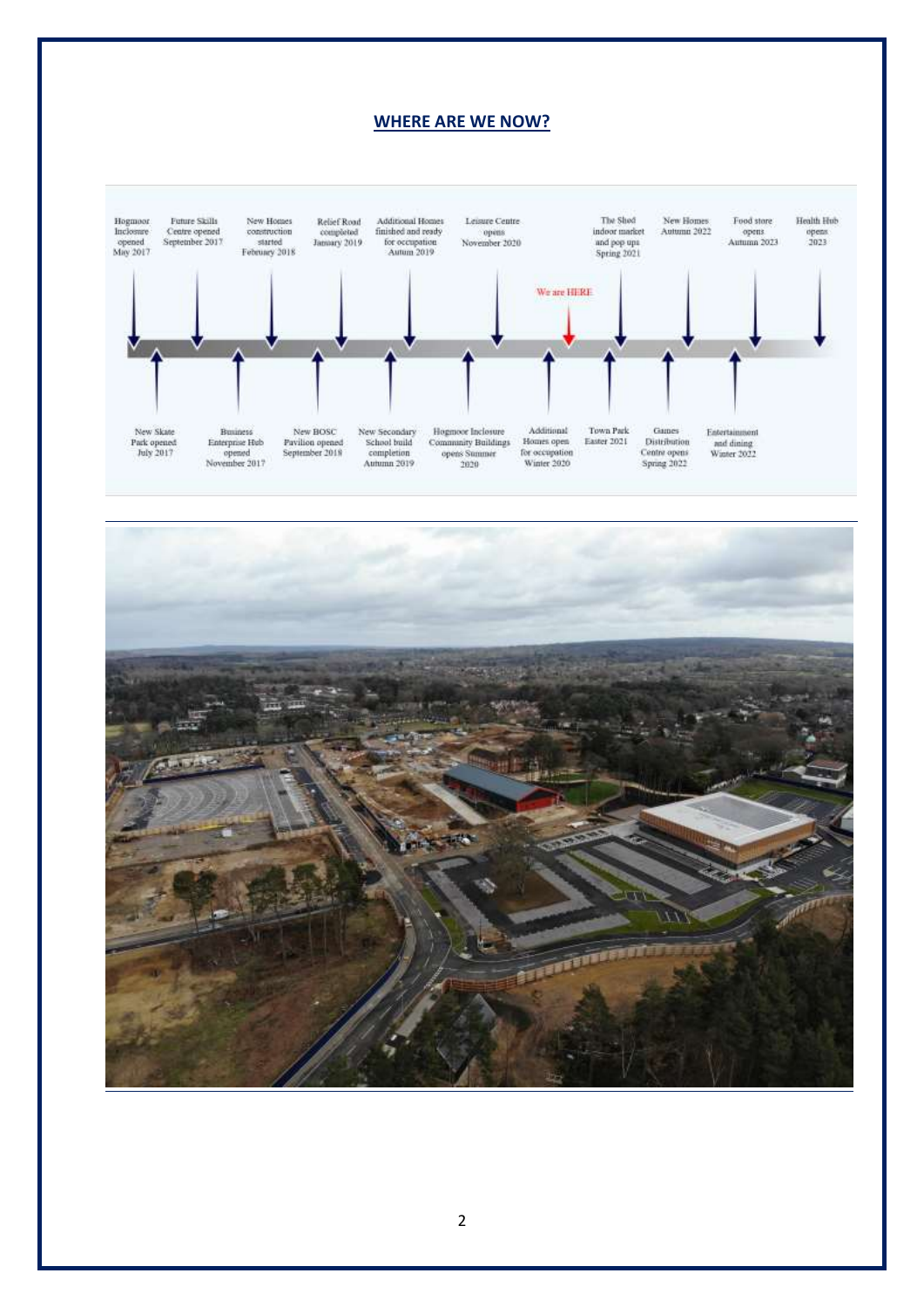## **QUESTIONS TAKEN FROM FACEBOOK COMMENTS**

Q. What plans are there for the site of the old Furniture Helpline building Hampshire House? On one set of plans it shows a school which seems utterly ridiculous when it's only a few hundred yards from Bordon Juniors and infants! What is the future for Martinique House and surrounding buildings , not to mention all the trees in that area? Haven't enough trees been cut down already?

A. The area is earmarked for future residential development. This is a few years away in our plans. Furniture Helpline have moved to Bordon Enterprise Park, which we also manage, and we have taken the opportunity to take down the old buildings. Martinique House will also be redeveloped for housing in the future. SiGNAL moves to a new facility in the new town centre before this happens.

Q. This is the question I would like answered as well . Fingers crossed we get to hear some news. Do you happen to have a link or photo of the plans that show the building to be a school.

A. Please see the latest version of the plan for the growth of the town at [www.princephillippark.co.uk](http://www.princephillippark.co.uk/) . The plan shows the areas earmarked for future schools in purple colour.

Q. Where and when is the promised supermarket? What else realistically will be in the town? What is happening with all the old maisonettes-are they being knocked down?

A. Most of the old maisonettes are owned by Annington. We are not aware of their plans. Annington are successfully refurbishing properties at St Lucia and we hope that they do the same with the old maisonettes.

Q. In addition, have we got confirmation of which supermarket?

A. We will announce the foodstore operator in May. We are currently negotiating terms with them.

Q. With over 5000 people objecting to further tree removal for the Bosc village (change.org) why is the regeneration company failing to listen to the community they are supposed to be supporting. There is a very clear objection looking at the planning application there are 0 comments of support and 158 objections. Why are you continuing to push this through against the desires of the communities in Bordon and Whitehill ?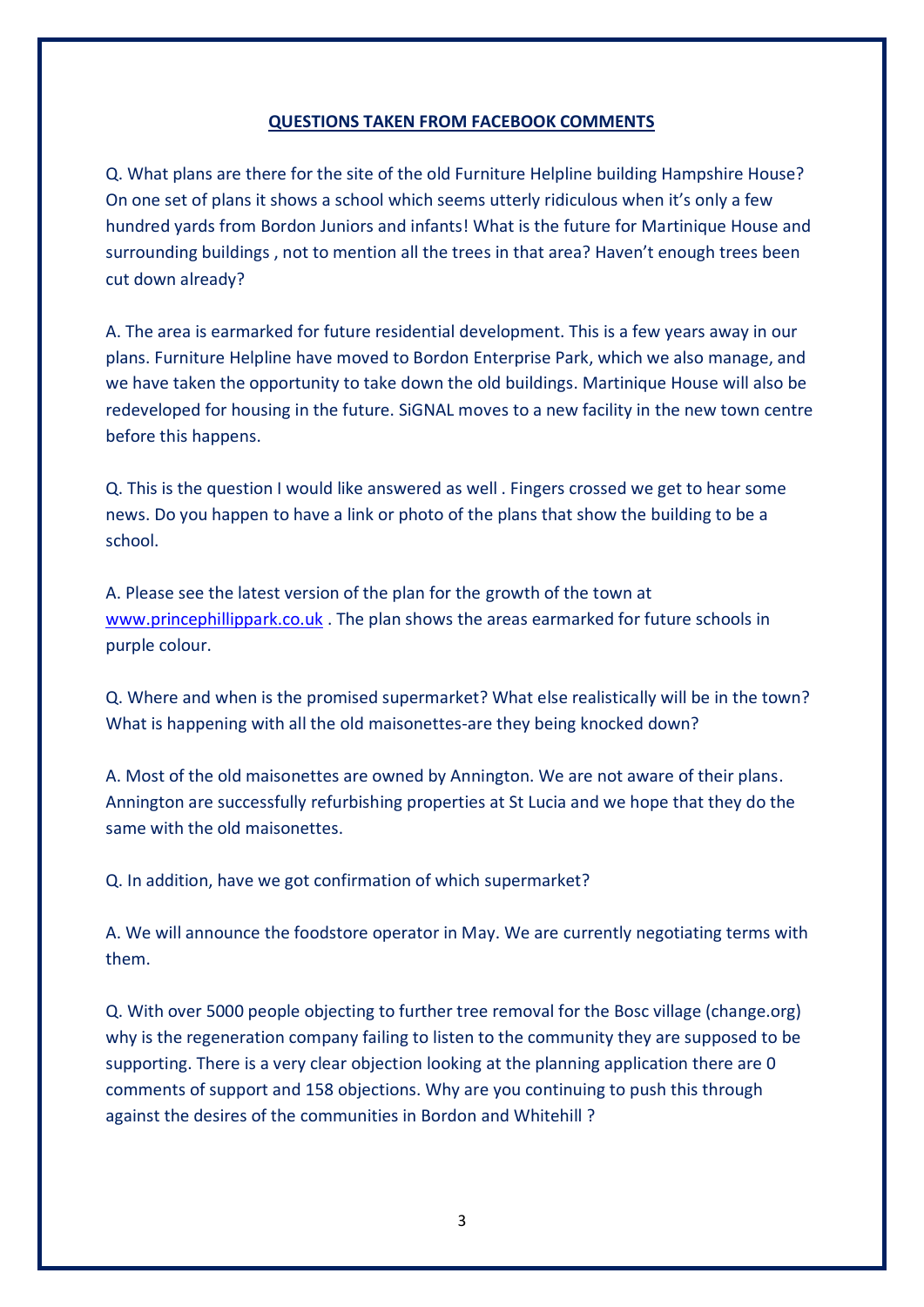A. The area around BOSC Pavilion has always been part of the outline permission granted for 2,400 homes in 2015 in the town. We are continuing to develop in areas where we have permission to do so.

Q. When will we get the cinema we were promised?

A. Development of a multi-screen cinema was hit by Covid 19. Development of a new multiscreen cinema is not currently viable. We have therefore started with a drive-in cinema which we hope to open in July which will have two showings a day. Plans for the new Mess building in the town centre will also include a screen for films. We have moved a multi screen cinema into the next phase of development of the town centre from 2025.

Q. Are we still getting a cinema? If not will you be looking at any other entertainment for the community? Is the shed the only thing opening for Easter? Will there be other shops other than food? We have food takeout everywhere in Bordon as it is! Will there be another supermarket? What is happening in Bordon for the teenagers? How many more houses are still to be built and where? Have all the future houses got planning permission? Why is the council allowing boarded uphouses on the A325 to be like this till 2023? Thankyou

A. Please see above in relation to the town centre. The Shed is working closely with The Phoenix to bring live performance to the venue including comedy and theatre. The Shed is not just a food and beverage destination.

Q. When do you propose to install effective traffic calming and or cameras along the A325 Templars way. It seems to be used as a race circuit particularly at weekends and often late into the evening which is not only incredibly dangerous but also extremely noisy. Vehicles also regularly jump the red lights at the junction with Dukes Quarter. Twice now my wife and I have nearly been wiped out by this practice. If nothing is done then lives will inevitably be lost! Surely when planning a new town for families safety for our children should be paramount!

A. We will take this up with East Hampshire District Council who are the traffic enforcement authority.

Q. My question would be, as to date only "The Shed" has been achieved in the town centre area by WBRC, are we realistically going to have a proper town square or is that going to be it? Thanks.

A. We are announcing the food store operator in May. Planning applications for the next 3 buildings in the town centre are targeted for submission in July. If approved, the next buildings in the town centre will start on site in the autumn this year. The town park and new town square will launch in the summer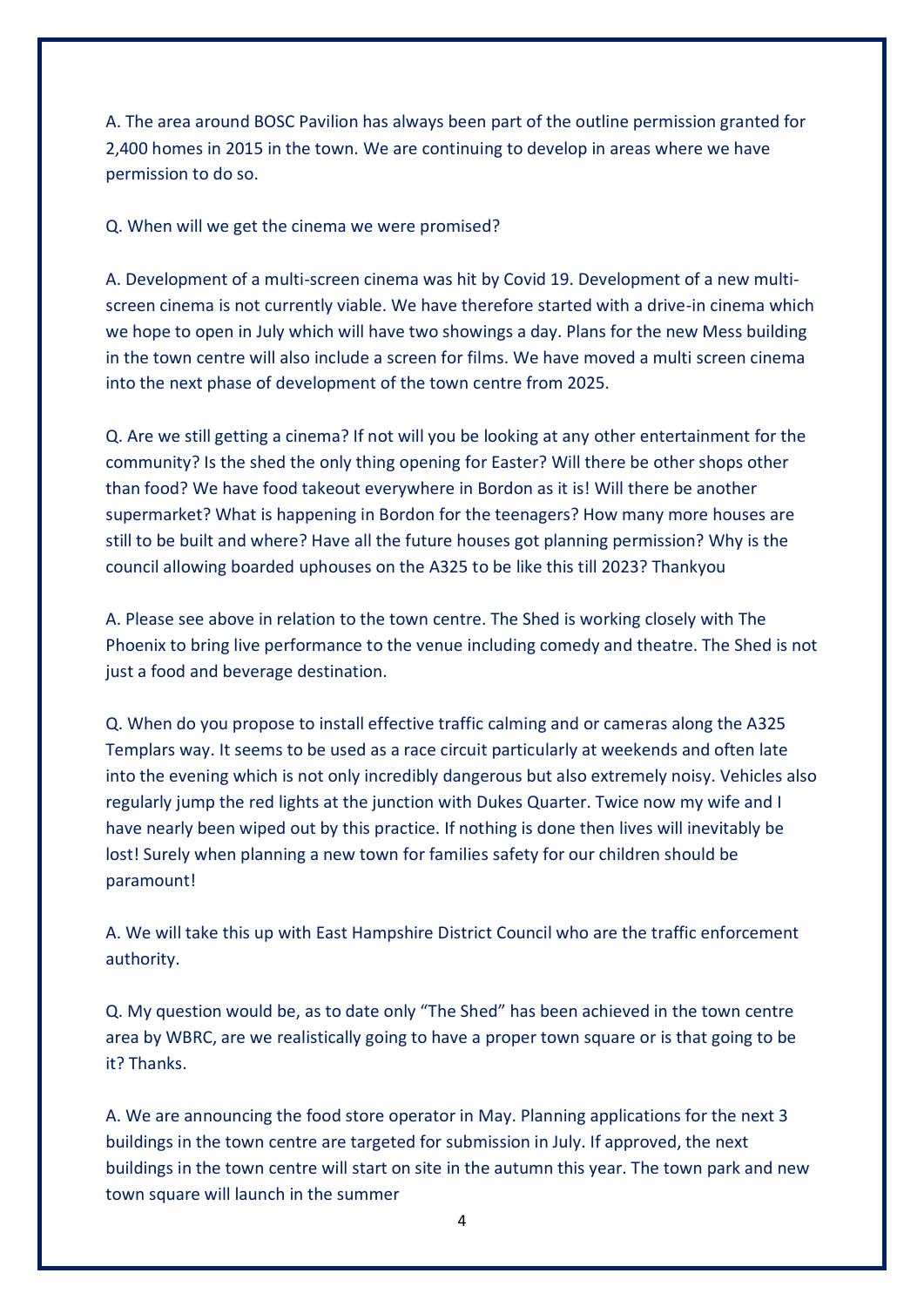Q. When will the town centre be finished completely? Are we having a cinema anymore? If not what other leisure facility will you be including? Bowling perhaps?

A. The first phase of the town centre will be finished by Easter 2024. A new building in the town centre will be opened every 6 months from October 2022. We do not have plans for bowling at the moment but we will look at this for the next phase of the town centre to be delivered from 2025 onwards.

Q. When will we now be told which supermarket will be in the new centre .How much have the plans changed since the first mock up of the new centre which was shown to us in Prince Philip Barracks a long time ago .

# A. See above

Q. Should WBRC be building on common land ? There is currently an application at HCC to correct the mistake that was made regarding Alice Holt and woolmer forest as they were in fact one forest the MOD land was vested to them ! Can we see proof of ownership of land ?Can WBRC make sure no building is to commence until said application is dealt with Thankyou Indeed what has happened to democracy ?

A. We cannot develop in the town without planning permission. (The Planning Authority is East Hampshire District Council.)

Q. Obviously still looking for their update re which stores/cinema are coming to the new town centre and firm dates please? Their timeline doesn't provide enough factual detail. Thank you Andy for representing us all so well  $\odot$ 

#### A. See above

Q. I have recently posted a question to the Shed Facebook Messenger service. Some days later I still have no response. Is this indicative of how much the development company care about the public in Whitehill & Bordon?

A.There was a problem with the Facebook messenger link to our team - we have fixed this now and responded to the enquiry.

Q. Are we ever going to get some joined up thinking about the redevelopment of Bordon. Why are we having to suffer, yet another half baked Town Centre in yet another location. How does the regeneration company think it's going to encourage new business to establish in Bordon when the Viking Park area is still pretty much undeveloped after more than 10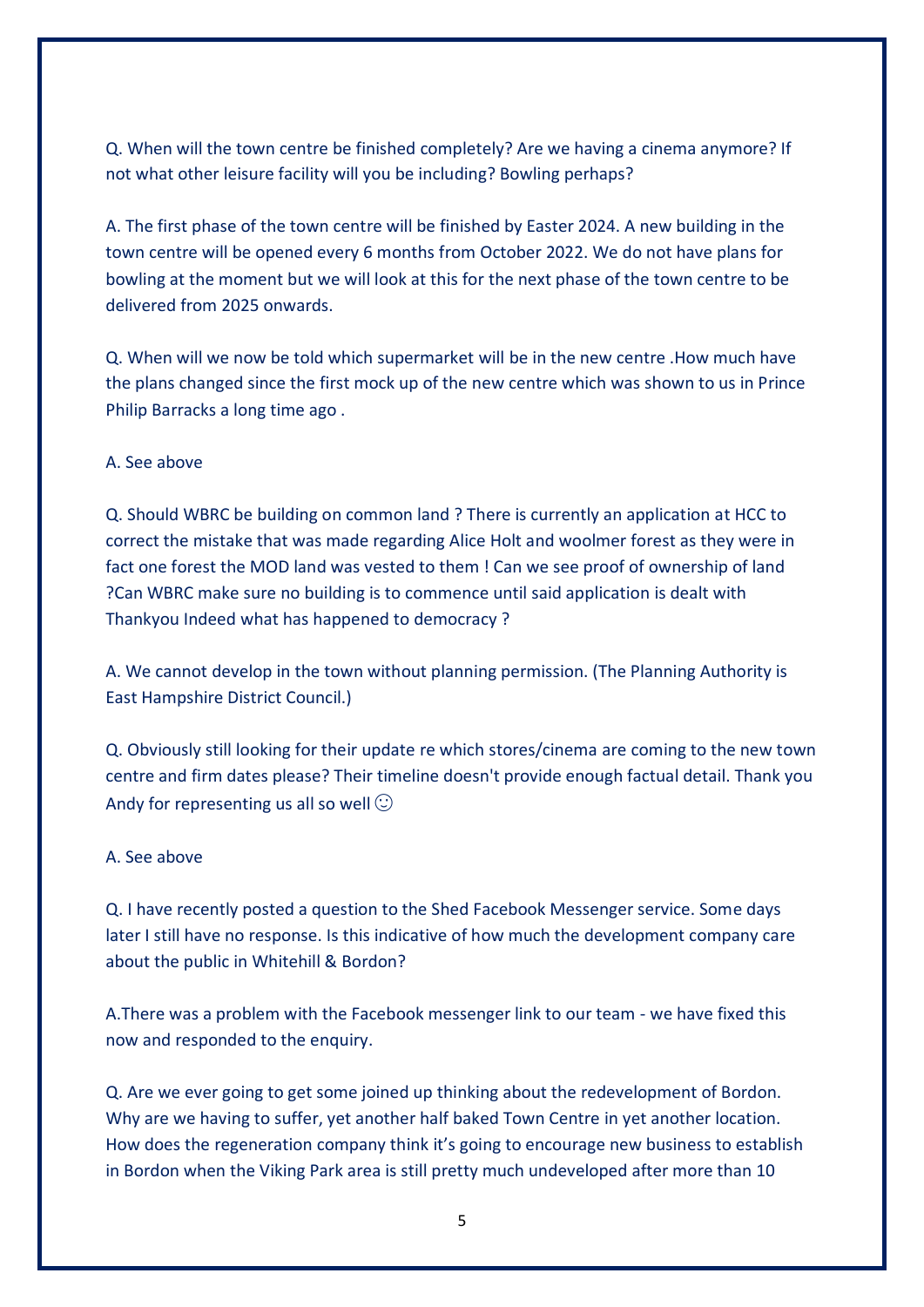years vacant. When will we get some infrastructure in a town that has a growing population but is shedding the base needs of society ( Doctors, Health & Police) at a pace?

A. Viking Park is owned by another land owner - we do not know their future plans. We continue to develop on the land previously known as Prince Philip Barracks. Focus is now on the new town centre. This includes a new health hub. We have already delivered on many new facilities for the town including Hogmoor Inclosure, skate park, BOSC Pavilion and cricket facilities. Oakmoor School is also open. There have been many public consultation events and Q&A sessions on the plans to date. We will continue to hold these and our plans have been shaped by what people have told us.

Q. Are they going to be cutting anymore trees down during the bird nesting season ? I noticed some tree work being done on the land next to Oakmoor School at the end of last week ? Please tell me you will not be chopping down the big oaks on the edge of that site ?

A. No trees are being felled in the bird nesting season.

Q. When is the planning application for the additional 1300 houses and SANGS going to be processed, exact date please, and will we get to see it in time to comment before it's approved? Why can't they tell us in detail how they intend to create the SANGS, and if it will involve the destruction of more trees and wildlife habitat to create recreational areas for the inevitably increased population, and finally why have they knowingly placed one SANG, the Gibbs lane SANG, so close to a SSSI, which will obviously impact on the SSSI. Why not make the Slab common SANG bigger instead?

A. You are referring here to the Local Plan process. East Hampshire District Council are running this process and we are told that the new proposed Local Plan is likely to be ready for Inspection early next year. We will not be putting forward any new proposals relating to the additional 1,300 homes until after the Local Plan is approved.

Q. Can you please publish in a local newspaper the full exact plan where and when trees in Bordon and Whitehill area will be cut down.

A. We will be planting double the number of trees that are removed across the site. We will be publishing progress on the removal and replanting of trees (for which have planning approval) on a quarterly basis. (Note: in the interview Andy Tree asked James Child to publish a 'plain english' document to show any future tree felling plans.)

Q. I have same questions I guess - will they be cutting down more trees, if so how many, will they be replanting trees, if so and how many. What will they do to protect wildlife habitats here to avoid us being a concrete jungle. Why is information not put through the doors of the houses close to the works. It seems information if passed to houses that is no where near the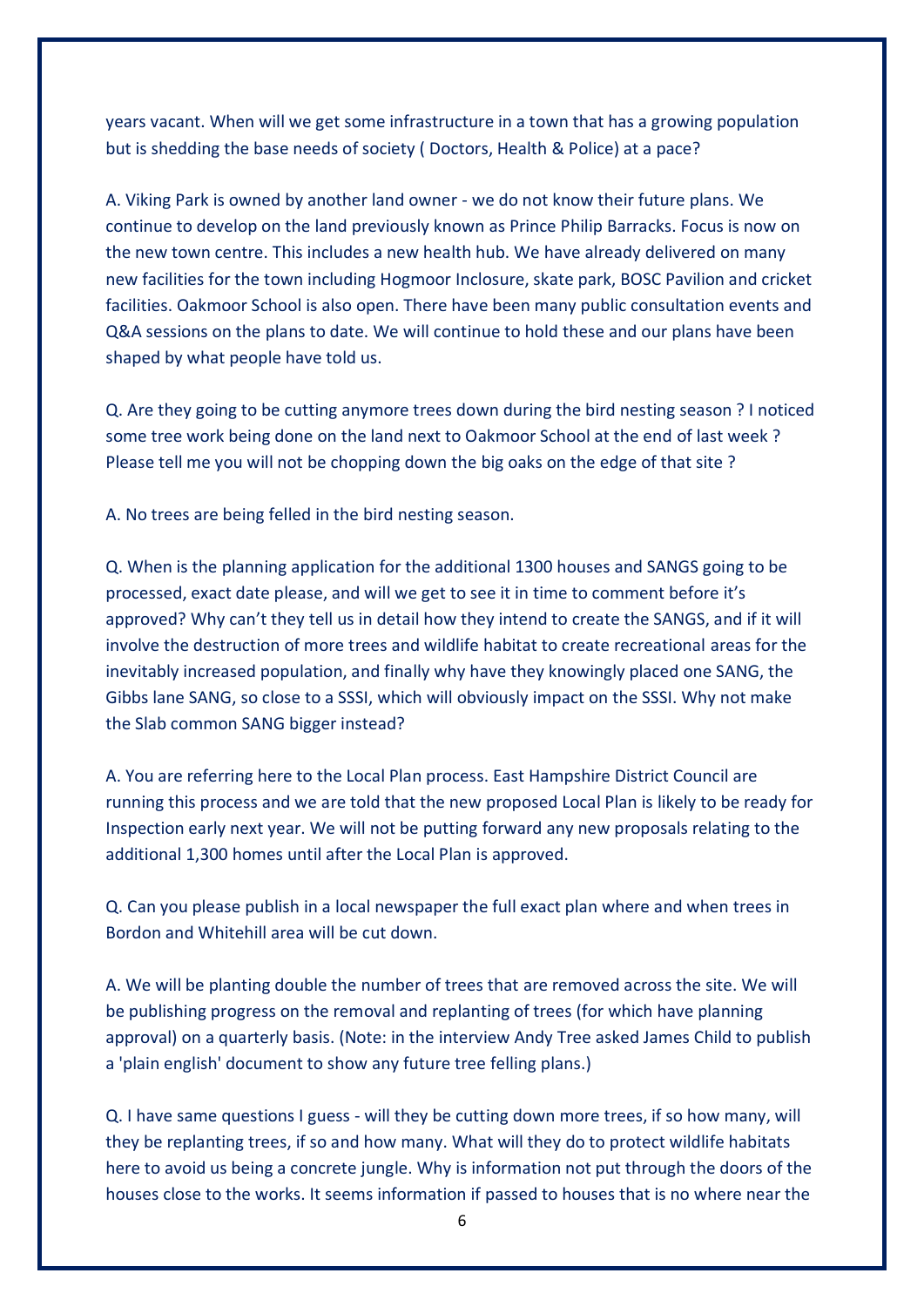actual activities. Is this there way of avoiding opinion? I have no idea what the new town of Bordon will look like - except a building site. So a better picture needs to be relayed to the residents a I'm sure I'm not the only one. What shops, what facilities will there be (that has been agreed) will be there for all types of families across our area.

A. We will be removing 15,000 trees across the life of the development and planting 30,000 new trees. We will be planting trees which are between 5 years and 25 years old (not just saplings.)

Q. Also how can they justify the removal of so many trees with regard to increased flooding risk? The whole area is made up of streams, rivers, ponds etc, they can't keep redirecting it to build more and more housing, it has to go somewhere! The gullies along Budds Lane and Camp road are often full to overflowing after heavy rainfall!

A. Flood risk has been assessed by the Flooding Authority and our plans take into account water run off.

Q. I would like to know, why the white hill and bordon regeneration company, chose to use a burger company from outside the area, when they knew that we were interested in going into the shed. We have the best reputation, in Hampshire for this kind of service, and we're told, by the regeneration company that we can't go in there as F&B were contracted to go into the Shed. We now know this is not true, in fact it was a lie. We have served the community for eight years, and intended to continue doing so. Who is actually making the decisions, and on what basis, as it certainly isn't for the good of local businesses. I know you have already stated our case to W&B Partnership, but it seems we have been mugged off. Thanks Andy.

A. We have been working with a particular local burger company for a while who has committed to The Shed. We have offered weekly additional stalls to other operators.

Q. This [the Shed] should be for local people

A. All the traders and operators we are bringing to The Shed and the weekly market are local

Q. Any chance of setting up a Museum about Bordon's Military History? I'd love to do something like that but no idea where to begin!

A. We are bringing an arts and heritage gallery to the Sergeants Mess building and will be working with Woolmer Heritage Society on this.

Q. Will there be any traffic calming systems put along Hogmoor road? Especially with the amount of people crossing the road to get into the enclosure and more people expected once all the new houses have been sold ... I have noticed the pneumatic road tubes across the road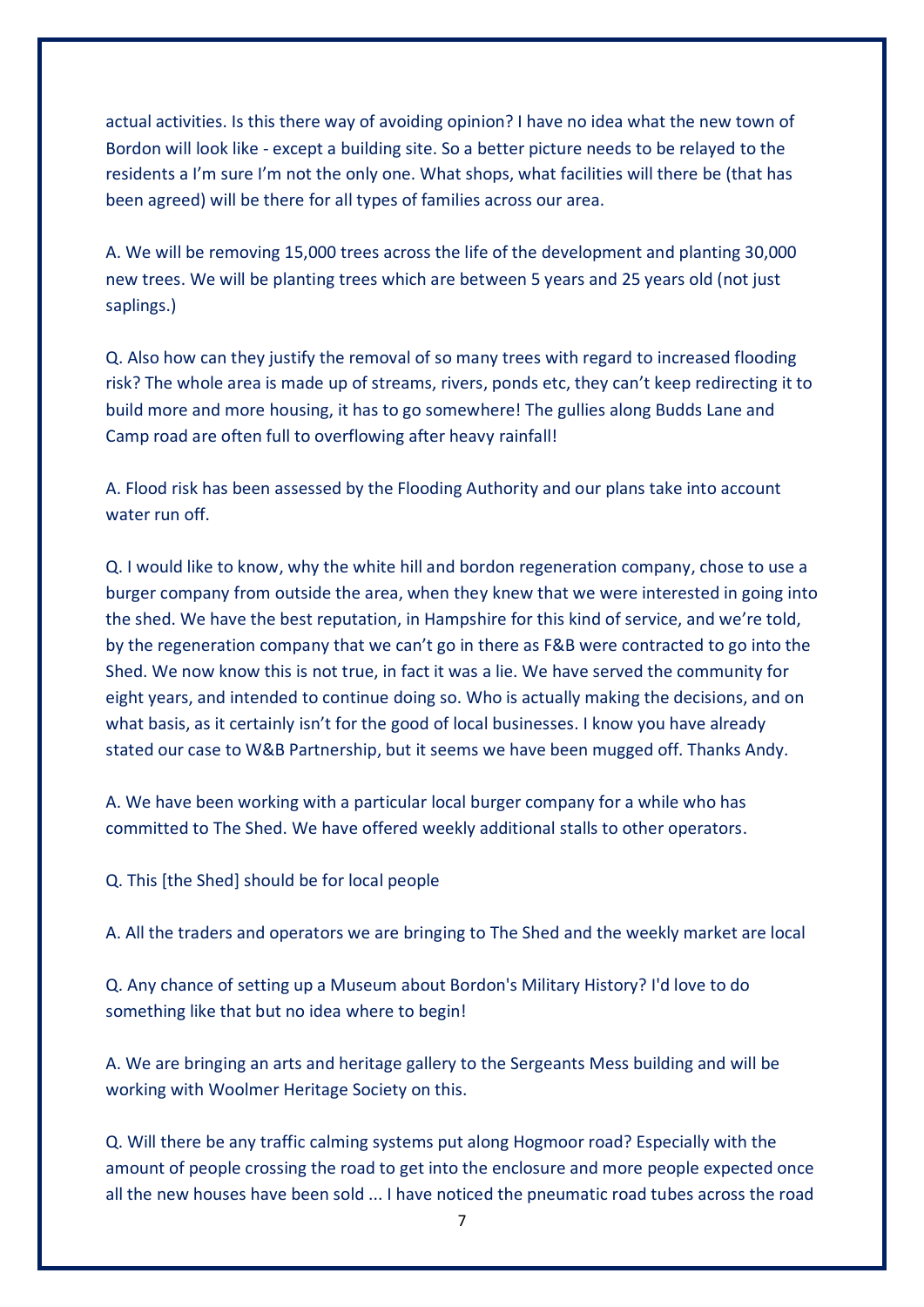just before the golf club end of Hogmoor Road, if these are to measure speed then why have they been put in a place where the traffic is at its slowest?

A. Hampshire County Council are working on this at the moment.

Q. Where is the public transport?? We were sold a greener town yet all they have achieved is adding more pollution due to more houses=many more cars. This is becoming an area you can only live in if you have a vehicle. Not very green at all!

A. We are finalising our proposals for VOCA, the demand responsive service, which we will be submitting to Hampshire County Council early next month. This allows you to travel up to 5 miles for the price of a bus in cars or vans which are booked 'on demand'. We would like to get this service up and running in the autumn subject to approval by Hampshire County Council.

Q. Is Oakmoor School getting a running track stadium or is this just a rumour?

A.This is already set out in the playing fields behind the school.

Q. I would like to ask The Regeneration company if we can have sight of the documents recording air quality, prior to the bypass being built and the ongoing monitoring? Air Quality from a public health perspective is co-ordinated through East Hampshire District Council: [ehealth@easthants.gov.uk](mailto:ehealth@easthants.gov.uk) .

Air Quality from a highway (roads) perspective is co-ordinated through Hampshire County Council: [Eiateam@hants.gov.uk](mailto:Eiateam@hants.gov.uk) .

A. We are working with Hampshire County Council to monitor air quality. WS Atkins are appointed to monitor air quality over time and assess the volume of traffic using the old A325 and the new relief road. We will publish the outputs of the report when it is complete. We expect that this will not be until early next year because WS Atkins need to cover all seasons.

# **QUESTIONS RECEIVED BY EMAIL**

Q. To help communication with local residents, can a street map of our new town centre be made available, outlining the location of new facilities and their respective open dates?

A. Whitehill & Bordon Community Trust have supported the launch of the app. Details will be circulated. (Note: Town Council can share these on facebook, once received.)

Q. What measures are being put in place to ensure the 'new village' and facilities including leisure/recreation areas around the BOSC club will be treated as an inclusive part of Bordon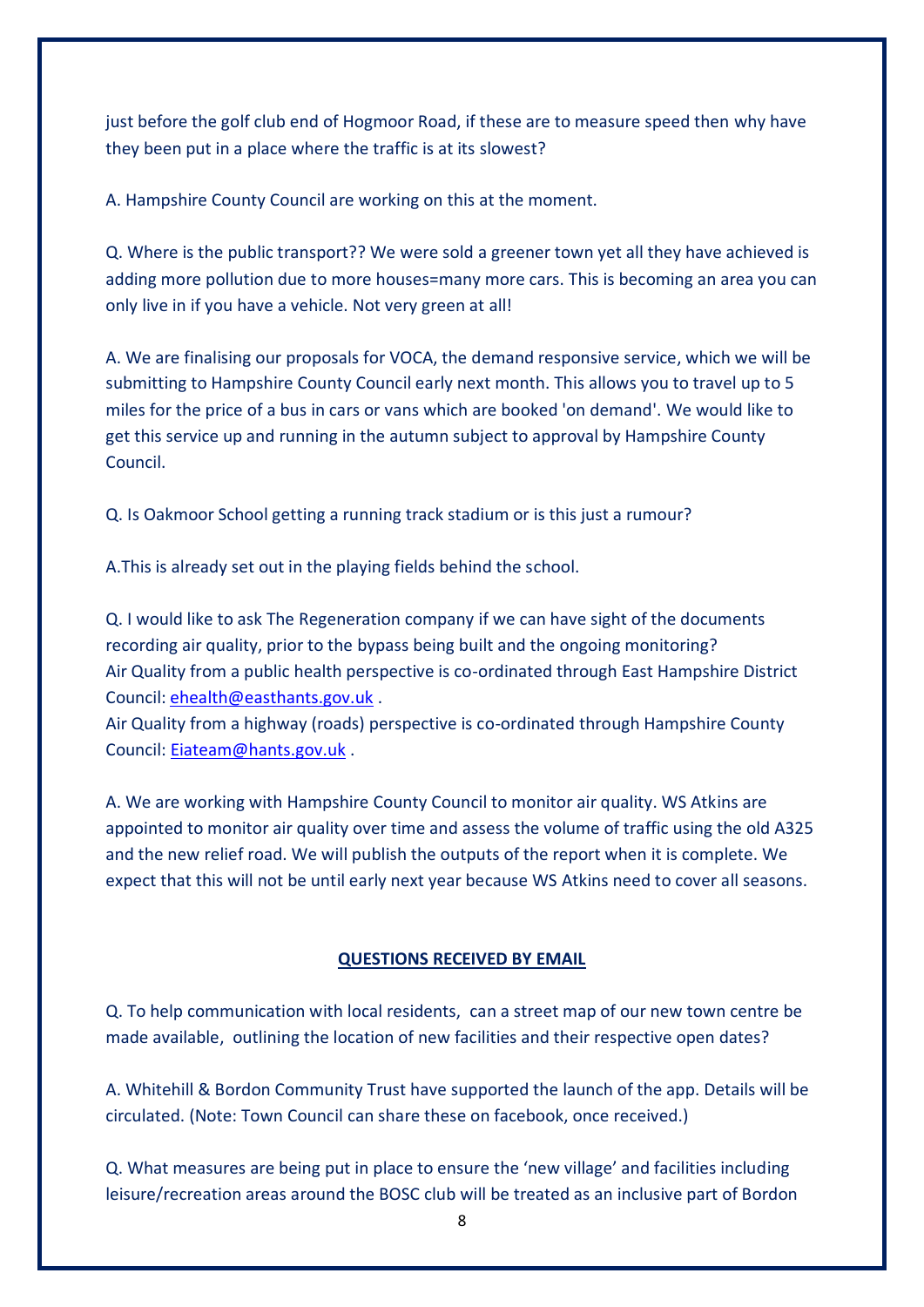and Whitehill rather than an exclusive area claimed by the new village and village home buyers?

A. Residents near BOSC will rely on the same services and facilities as other residents in the town. BOSC Pavilion and Sports facilities are also open to everyone - there are no restrictions on participation or who can enjoy the facilities there - as with Hogmoor Inclosure.

Q. Can some seats/benches be carved out of the trees which have been felled for walkers to sit on in this BOSC area - similar to those lovely benches at The Butts in Alton - depicting animals. If not out of the trees which have been felled, then out of some other wood. They are so attractive and would fit into the area really well. Chainsaw artists.

A. Yes - we will involve the Future Skills Centre too in this.

Q. are we having a park where families can picnic whilst children play?

A. Hogmoor Inclosure already offers this. The new park which is in construction opposite Oakmoor school will also have picnic and play facilities.

Q. Can a museum or heritage centre be set up in The Shed so residents can see and learn about the history of our area.

A. The arts and heritage gallery will be opened in the new Mess building next to The Shed once it is built - opening is targeted for autumn 2022.

Q. Is anybody collating oral histories from residents of the area for posterity and education? If not, can some start and if so where will they be displayed?

A. This has been one of The Phoenix Theatre projects. We are working with The Phoenix to bring this into the regeneration project.

Q. Can one of the road names of the new village be linked to the poor bank manager who was murdered in Bordon 3 April 1924 - William Edward Hall was the Bank Manager of Lloyds Bank Bordon

A. We will suggest this to the stakeholder committee in charge of street naming

Q. Is a road being put into the trading estate from the A325 to reduce traffic and heavy traffic driving along the old A325?

A. There are no plans for this. (Hampshire County Council is highways authority.)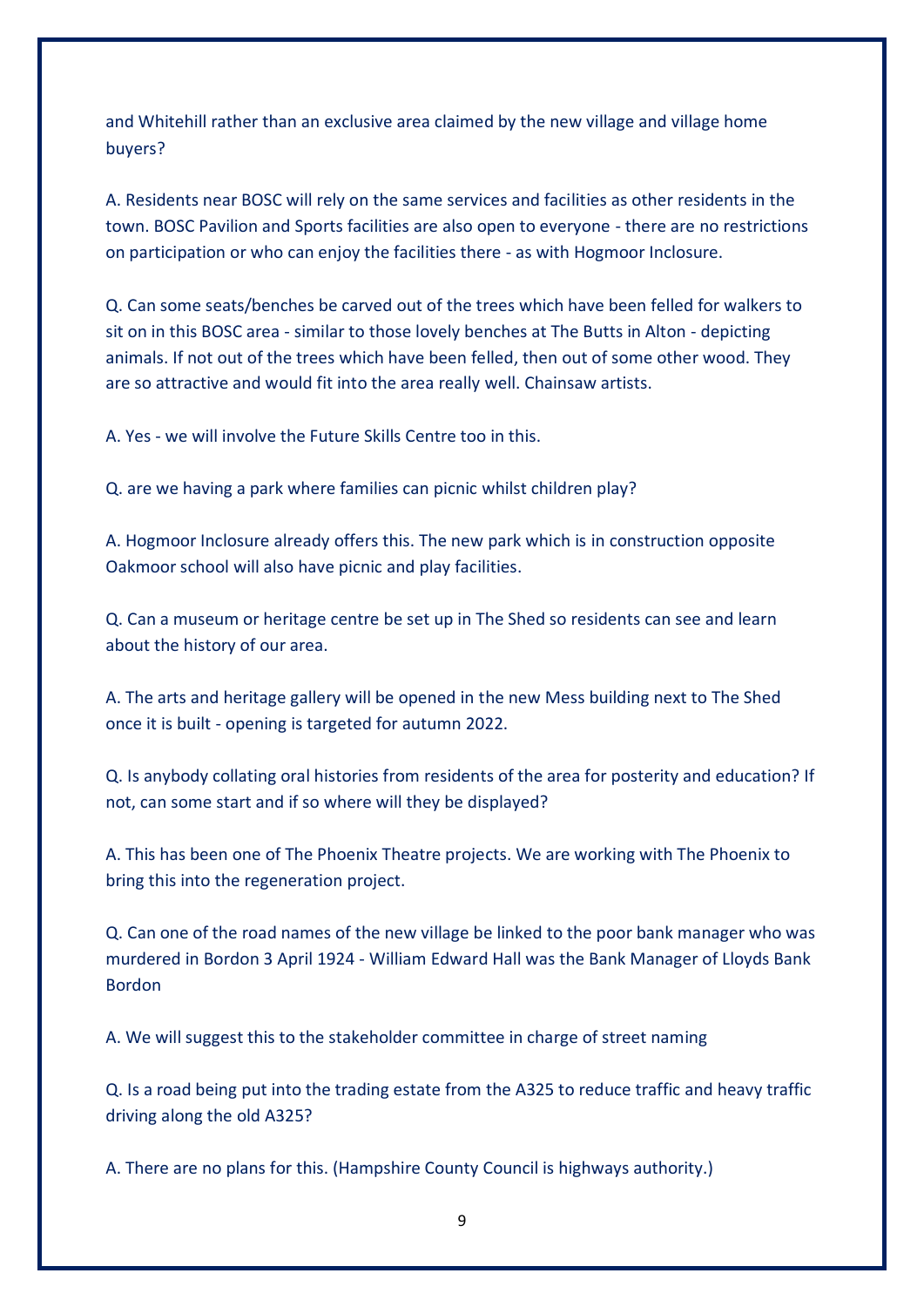Q. When the new health hub is opened can a NHS hydrotherapy pool be incorporated?

A. The health hub plans rely on cooperation between Southern Health Foundation Trust and the operators of the Leisure Centre to provide these services.

Q. Will we have a town clock in the square?

A. We are renovating the existing clock tower on the Sandhurst building

Q. Can some attractive signs be made to let people know they're entering/leaving Bordon and Whitehill - such as the signs in Oakhanger

A. We will ask East Hampshire District Council to bring this into their wayfind project.

Q. I attended a meeting three and half years ago, where we were told the name of the Super market would be announced the following month and we would read about it in the Bordon H erald. Since then, nothing and hardly a mention of the Supermarket. My question is, are we ac tually getting a full sized Supermarket as promised or are we to get fobbed off with a One Sto p, a Tesco or M&S mini store or just a corner shop. I've asked this question before but never r eceive a satisfactory reply.

A. The new food store will be announced in May. It is a large foodstore (over 25,000 sqft) larger than the current Tescos food store.

Q. We've seen a report indicating the Louisburg Expansion proposal for 2024. We've seen in the same report that part of this falls into an 'Ecological Mitigation Area'. Taking this into account, can you advise if this expansion is confirmed to go ahead?

A. This area forms part of the proposals by East Hampshire District Council to expand the town in the new Local Plan to 2038. Any ecological mitigation has to be dealt with across the town and this has been taken into account.

Q. Why is the bus stop outside Hogmoor Inclosure car park in the wrong place?

This was a mistake by Hampshire County Council and the bus stop is being moved.